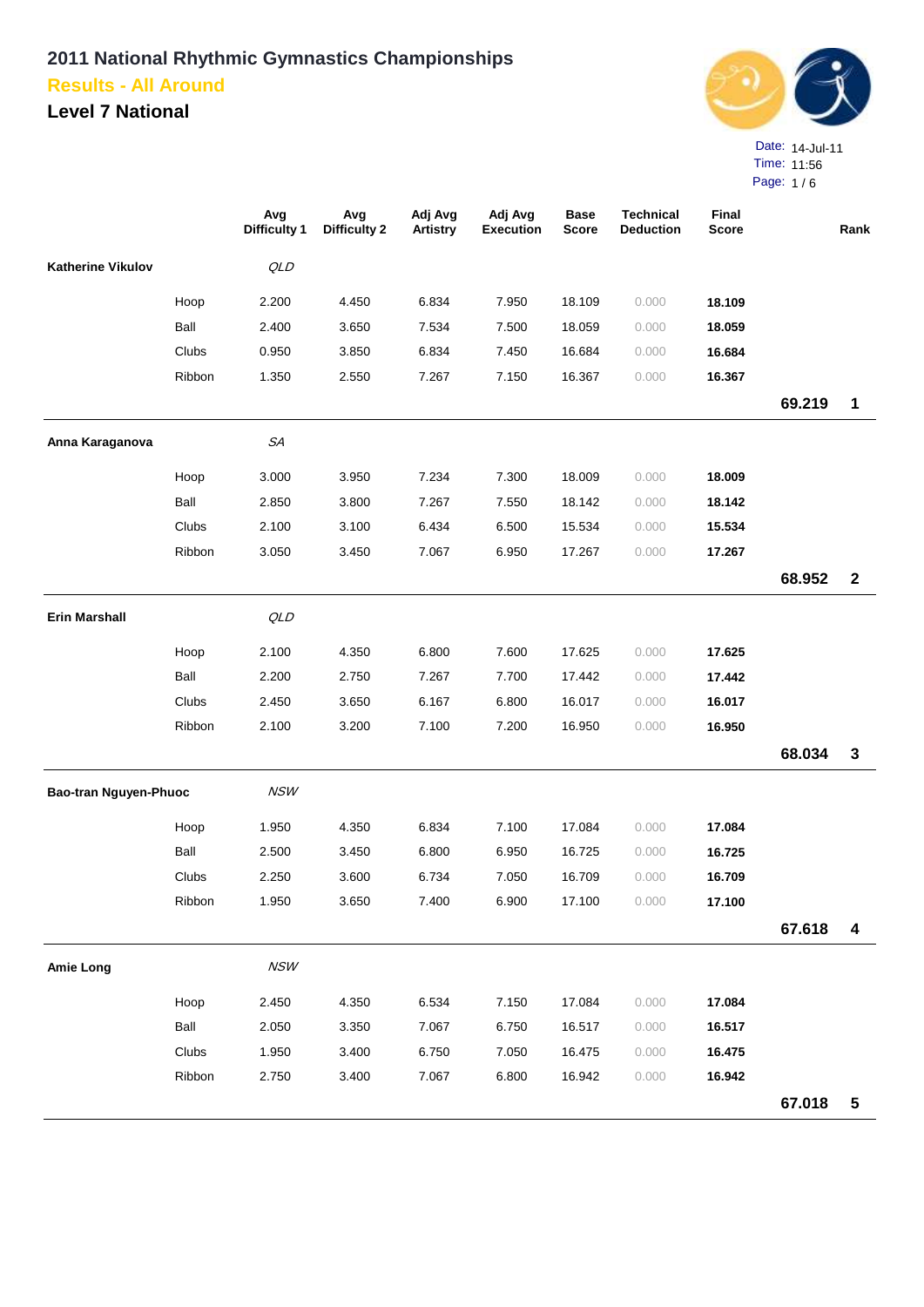

| Kyra Franklin           |        | QLD        |       |       |       |        |       |        |        |                |
|-------------------------|--------|------------|-------|-------|-------|--------|-------|--------|--------|----------------|
|                         | Hoop   | 1.950      | 4.350 | 6.500 | 7.300 | 16.950 | 0.000 | 16.950 |        |                |
|                         | Ball   | 3.400      | 2.800 | 7.267 | 7.400 | 17.767 | 0.000 | 17.767 |        |                |
|                         | Clubs  | 1.850      | 3.650 | 6.067 | 6.600 | 15.417 | 0.000 | 15.417 |        |                |
|                         | Ribbon | 2.400      | 3.150 | 7.300 | 6.550 | 16.625 | 0.000 | 16.625 |        |                |
|                         |        |            |       |       |       |        |       |        | 66.759 | 6              |
| <b>Alannah Mathews</b>  |        | QLD        |       |       |       |        |       |        |        |                |
|                         | Hoop   | 2.100      | 3.900 | 6.767 | 8.150 | 17.917 | 0.000 | 17.917 |        |                |
|                         | Ball   | 1.750      | 2.950 | 7.767 | 8.100 | 18.217 | 0.000 | 18.217 |        |                |
|                         | Clubs  | 1.600      | 2.350 | 6.134 | 5.950 | 14.059 | 0.000 | 14.059 |        |                |
|                         | Ribbon | 1.100      | 2.250 | 7.067 | 7.000 | 15.742 | 0.000 | 15.742 |        |                |
|                         |        |            |       |       |       |        |       |        | 65.935 | $\overline{7}$ |
| Jade Lazarus            |        | WA         |       |       |       |        |       |        |        |                |
|                         | Hoop   | 1.900      | 3.700 | 6.334 | 7.050 | 16.184 | 0.000 | 16.184 |        |                |
|                         | Ball   | 2.050      | 3.800 | 7.234 | 7.250 | 17.409 | 0.000 | 17.409 |        |                |
|                         | Clubs  | 1.950      | 4.000 | 6.634 | 7.100 | 16.709 | 0.000 | 16.709 |        |                |
|                         | Ribbon | 2.150      | 3.100 | 6.567 | 6.300 | 15.492 | 0.000 | 15.492 |        |                |
|                         |        |            |       |       |       |        |       |        | 65.794 | 8              |
| Amellia Tamanaha        |        | <b>NSW</b> |       |       |       |        |       |        |        |                |
|                         | Hoop   | 2.000      | 3.600 | 6.200 | 7.000 | 16.000 | 0.000 | 16.000 |        |                |
|                         | Ball   | 2.250      | 3.800 | 7.200 | 7.250 | 17.475 | 0.050 | 17.425 |        |                |
|                         | Clubs  | 2.100      | 4.300 | 6.567 | 7.100 | 16.867 | 0.000 | 16.867 |        |                |
|                         | Ribbon | 1.450      | 2.650 | 6.434 | 6.700 | 15.184 | 0.000 | 15.184 |        |                |
|                         |        |            |       |       |       |        |       |        | 65.476 | 9              |
| <b>Nikita Rosendahl</b> |        | $QLD$      |       |       |       |        |       |        |        |                |
|                         | Hoop   | 2.000      | 4.700 | 6.400 | 7.050 | 16.800 | 0.000 | 16.800 |        |                |
|                         | Ball   | 2.200      | 3.150 | 7.034 | 6.600 | 16.309 | 0.000 | 16.309 |        |                |
|                         | Clubs  | 2.100      | 3.650 | 6.434 | 6.850 | 16.159 | 0.000 | 16.159 |        |                |
|                         | Ribbon | 1.900      | 3.400 | 6.600 | 6.750 | 16.000 | 0.000 | 16.000 |        |                |
|                         |        |            |       |       |       |        |       |        | 65.268 | 10             |
| <b>Ripley Beck</b>      |        | QLD        |       |       |       |        |       |        |        |                |
|                         | Hoop   | 1.600      | 4.000 | 6.967 | 7.200 | 16.967 | 0.050 | 16.917 |        |                |
|                         | Ball   | 1.700      | 3.450 | 6.900 | 6.950 | 16.425 | 0.000 | 16.425 |        |                |
|                         | Clubs  | 1.700      | 2.550 | 6.600 | 6.550 | 15.275 | 0.000 | 15.275 |        |                |
|                         | Ribbon | 2.200      | 2.350 | 6.467 | 6.100 | 14.842 | 0.000 | 14.842 |        |                |
|                         |        |            |       |       |       |        |       |        | 63.459 | 11             |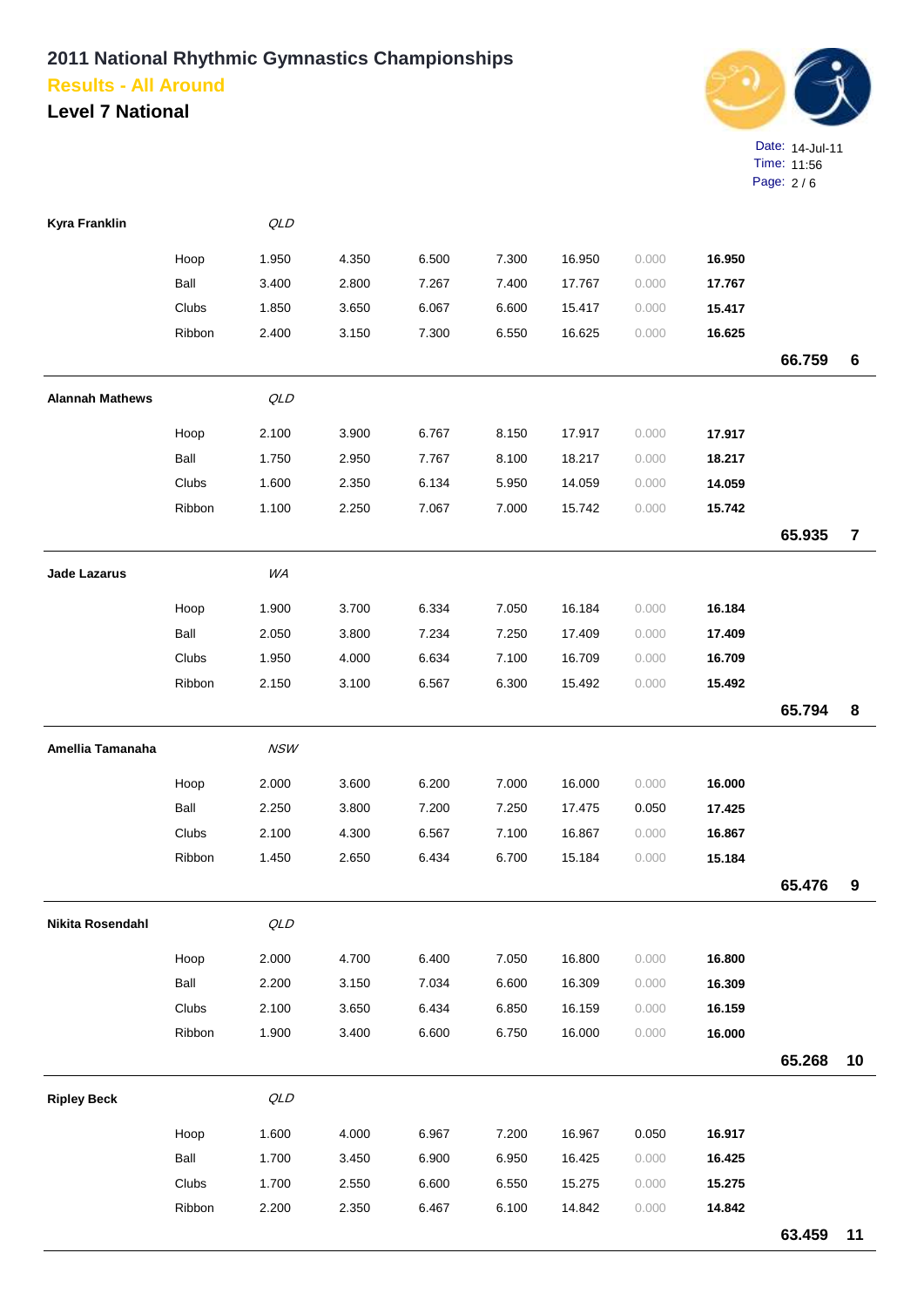

| <b>Katie Worth</b>      |              | WA          |       |       |       |        |       |        |        |    |
|-------------------------|--------------|-------------|-------|-------|-------|--------|-------|--------|--------|----|
|                         | Hoop         | 2.000       | 4.000 | 6.667 | 6.400 | 16.067 | 0.000 | 16.067 |        |    |
|                         | Ball         | 1.650       | 3.800 | 7.034 | 6.700 | 16.459 | 0.000 | 16.459 |        |    |
|                         | Clubs        | 2.000       | 3.500 | 6.100 | 6.600 | 15.450 | 0.000 | 15.450 |        |    |
|                         | Ribbon       | 1.450       | 2.900 | 6.434 | 6.650 | 15.259 | 0.000 | 15.259 |        |    |
|                         |              |             |       |       |       |        |       |        | 63.235 | 12 |
| <b>Emily Griffiths</b>  |              | NZL         |       |       |       |        |       |        |        |    |
|                         | Hoop         | 1.900       | 4.550 | 6.267 | 6.400 | 15.892 | 0.000 | 15.892 |        |    |
|                         | Ball         | 1.750       | 3.350 | 6.934 | 6.750 | 16.234 | 0.000 | 16.234 |        |    |
|                         | Clubs        | 1.850       | 2.600 | 6.467 | 6.400 | 15.092 | 0.000 | 15.092 |        |    |
|                         | Ribbon       | 2.300       | 3.100 | 6.534 | 6.700 | 15.934 | 0.000 | 15.934 |        |    |
|                         |              |             |       |       |       |        |       |        | 63.152 | 13 |
| Amelia Measday          |              | NSW         |       |       |       |        |       |        |        |    |
|                         | Hoop         | 1.250       | 3.500 | 6.834 | 6.800 | 16.009 | 0.000 | 16.009 |        |    |
|                         | Ball         | 1.250       | 3.100 | 6.800 | 6.750 | 15.725 | 0.050 | 15.675 |        |    |
|                         | <b>Clubs</b> | 1.600       | 2.500 | 6.300 | 6.400 | 14.750 | 0.000 | 14.750 |        |    |
|                         | Ribbon       | 1.500       | 3.400 | 7.100 | 7.000 | 16.550 | 0.000 | 16.550 |        |    |
|                         |              |             |       |       |       |        |       |        | 62.984 | 14 |
| <b>Emily Abbot</b>      |              | ${\cal SA}$ |       |       |       |        |       |        |        |    |
|                         |              |             |       |       |       |        |       |        |        |    |
|                         | Hoop         | 2.200       | 4.150 | 6.600 | 6.650 | 16.425 | 0.000 | 16.425 |        |    |
|                         | Ball         | 2.400       | 2.250 | 6.800 | 6.850 | 15.975 | 0.000 | 15.975 |        |    |
|                         | Clubs        | 2.100       | 2.350 | 6.100 | 6.400 | 14.725 | 0.000 | 14.725 |        |    |
|                         | Ribbon       | 2.300       | 2.950 | 6.767 | 6.450 | 15.842 | 0.000 | 15.842 | 62.967 | 15 |
|                         |              |             |       |       |       |        |       |        |        |    |
| <b>Gemma Mulholland</b> |              | WA          |       |       |       |        |       |        |        |    |
|                         | Hoop         | 2.500       | 3.700 | 6.500 | 6.500 | 16.100 | 0.000 | 16.100 |        |    |
|                         | Ball         | 1.750       | 2.900 | 7.000 | 6.350 | 15.675 | 0.000 | 15.675 |        |    |
|                         | <b>Clubs</b> | 2.400       | 2.600 | 6.600 | 6.750 | 15.850 | 0.000 | 15.850 |        |    |
|                         | Ribbon       | 1.600       | 2.950 | 6.334 | 6.650 | 15.259 | 0.000 | 15.259 |        |    |
|                         |              |             |       |       |       |        |       |        | 62.884 | 16 |
| <b>Alexandra Dixon</b>  |              | <b>NSW</b>  |       |       |       |        |       |        |        |    |
|                         | Hoop         | 2.400       | 3.700 | 6.534 | 7.050 | 16.634 | 0.000 | 16.634 |        |    |
|                         | Ball         | 1.950       | 3.450 | 6.500 | 7.000 | 15.450 | 0.000 | 15.450 |        |    |
|                         | Clubs        | 1.450       | 2.600 | 6.334 | 6.750 | 15.109 | 0.000 | 15.109 |        |    |
|                         | Ribbon       | 1.700       | 3.150 | 6.700 | 6.500 | 15.625 | 0.000 | 15.625 |        |    |
|                         |              |             |       |       |       |        |       |        | 62.818 | 17 |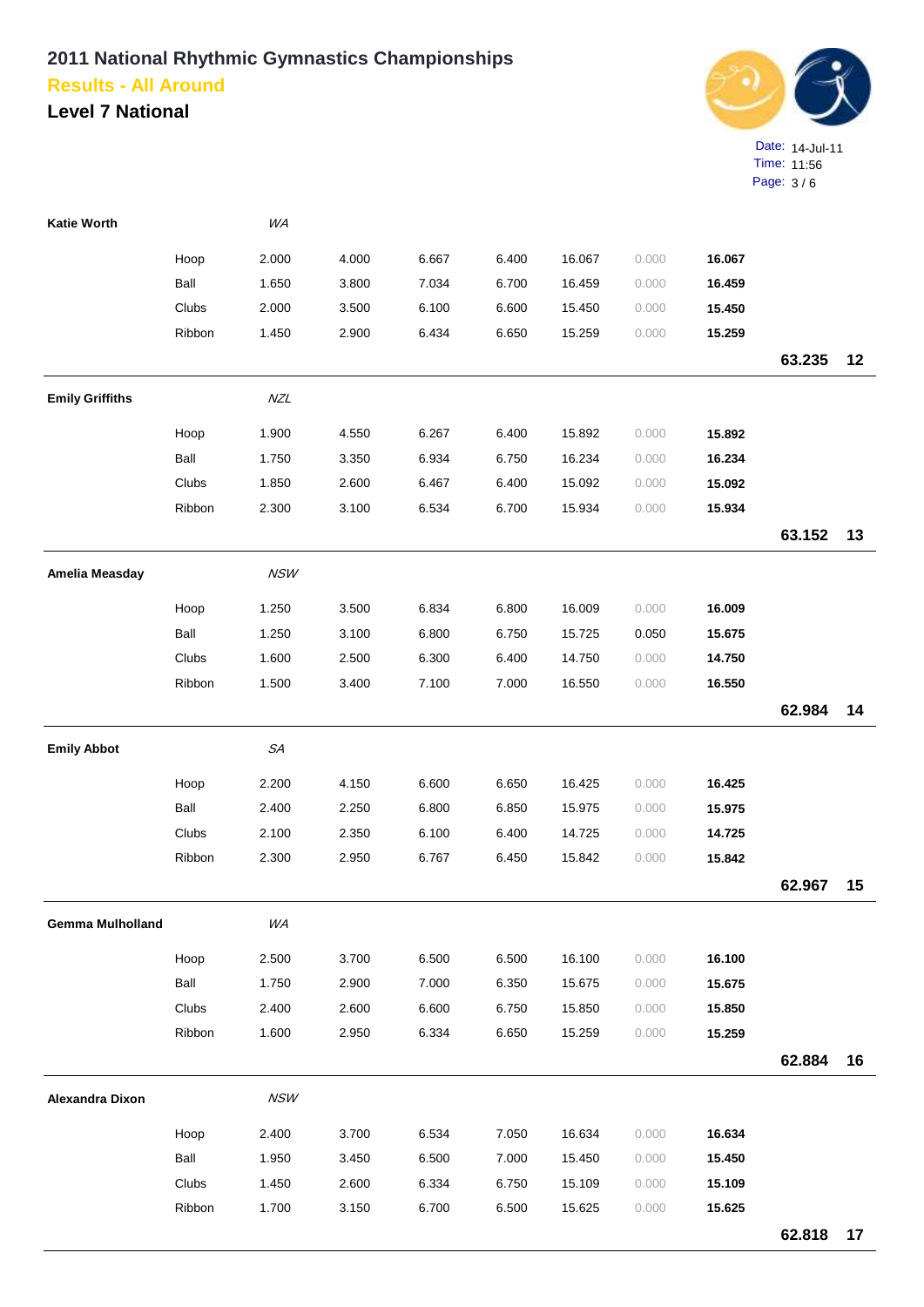

| Selena Issa             |        | <b>NSW</b> |       |       |       |        |       |        |        |    |
|-------------------------|--------|------------|-------|-------|-------|--------|-------|--------|--------|----|
|                         | Hoop   | 1.500      | 3.650 | 6.267 | 6.750 | 15.592 | 0.000 | 15.592 |        |    |
|                         | Ball   | 1.950      | 4.100 | 6.834 | 7.050 | 16.909 | 0.000 | 16.909 |        |    |
|                         | Clubs  | 1.350      | 3.450 | 6.000 | 6.800 | 15.200 | 0.000 | 15.200 |        |    |
|                         | Ribbon | 1.750      | 2.750 | 6.234 | 6.550 | 15.034 | 0.000 | 15.034 |        |    |
|                         |        |            |       |       |       |        |       |        | 62.735 | 18 |
| <b>Evie Burton</b>      |        | WA         |       |       |       |        |       |        |        |    |
|                         | Hoop   | 2.250      | 3.700 | 6.600 | 6.950 | 16.525 | 0.000 | 16.525 |        |    |
|                         | Ball   | 1.550      | 3.250 | 6.867 | 6.850 | 16.117 | 0.000 | 16.117 |        |    |
|                         | Clubs  | 2.050      | 2.750 | 6.600 | 6.650 | 15.650 | 0.000 | 15.650 |        |    |
|                         | Ribbon | 1.750      | 2.450 | 6.000 | 6.050 | 14.150 | 0.000 | 14.150 |        |    |
|                         |        |            |       |       |       |        |       |        | 62.442 | 19 |
| Hannah Chapman-Carr     |        | NZL        |       |       |       |        |       |        |        |    |
|                         | Hoop   | 2.100      | 4.200 | 6.734 | 6.800 | 16.684 | 0.000 | 16.684 |        |    |
|                         | Ball   | 1.300      | 3.000 | 6.500 | 7.000 | 15.650 | 0.000 | 15.650 |        |    |
|                         | Clubs  | 2.100      | 2.700 | 6.600 | 6.500 | 15.500 | 0.000 | 15.500 |        |    |
|                         | Ribbon | 1.250      | 2.400 | 6.467 | 6.150 | 14.442 | 0.000 | 14.442 |        |    |
|                         |        |            |       |       |       |        |       |        | 62.276 | 20 |
| <b>Ashlee Emmerson</b>  |        | VIC        |       |       |       |        |       |        |        |    |
|                         | Hoop   | 1.650      | 4.000 | 6.667 | 6.550 | 16.042 | 0.050 | 15.992 |        |    |
|                         | Ball   | 1.750      | 3.200 | 6.600 | 6.800 | 15.875 | 0.000 | 15.875 |        |    |
|                         | Clubs  | 0.850      | 3.400 | 6.100 | 6.450 | 14.675 | 0.000 | 14.675 |        |    |
|                         | Ribbon | 1.400      | 2.700 | 6.867 | 6.750 | 15.667 | 0.000 | 15.667 |        |    |
|                         |        |            |       |       |       |        |       |        | 62.209 | 21 |
| <b>Isabella Goodman</b> |        | NSW        |       |       |       |        |       |        |        |    |
|                         | Hoop   | 1.850      | 3.500 | 6.900 | 6.700 | 16.275 | 0.000 | 16.275 |        |    |
|                         | Ball   | 1.350      | 2.600 | 6.234 | 5.900 | 14.109 | 0.000 | 14.109 |        |    |
|                         | Clubs  | 1.900      | 2.700 | 6.600 | 6.400 | 15.300 | 0.000 | 15.300 |        |    |
|                         | Ribbon | 1.700      | 2.250 | 6.700 | 6.100 | 14.775 | 0.000 | 14.775 |        |    |
|                         |        |            |       |       |       |        |       |        | 60.459 | 22 |
| Erika Daher             |        | VIC        |       |       |       |        |       |        |        |    |
|                         | Hoop   | 1.700      | 3.900 | 6.200 | 7.100 | 16.100 | 0.000 | 16.100 |        |    |
|                         | Ball   | 1.700      | 3.850 | 7.100 | 7.000 | 16.875 | 0.100 | 16.775 |        |    |
|                         | Clubs  | 1.150      | 2.050 | 5.800 | 6.400 | 13.800 | 0.000 | 13.800 |        |    |
|                         | Ribbon | 1.100      | 2.600 | 6.500 | 5.600 | 13.950 | 0.200 | 13.750 |        |    |
|                         |        |            |       |       |       |        |       |        | 60.425 | 23 |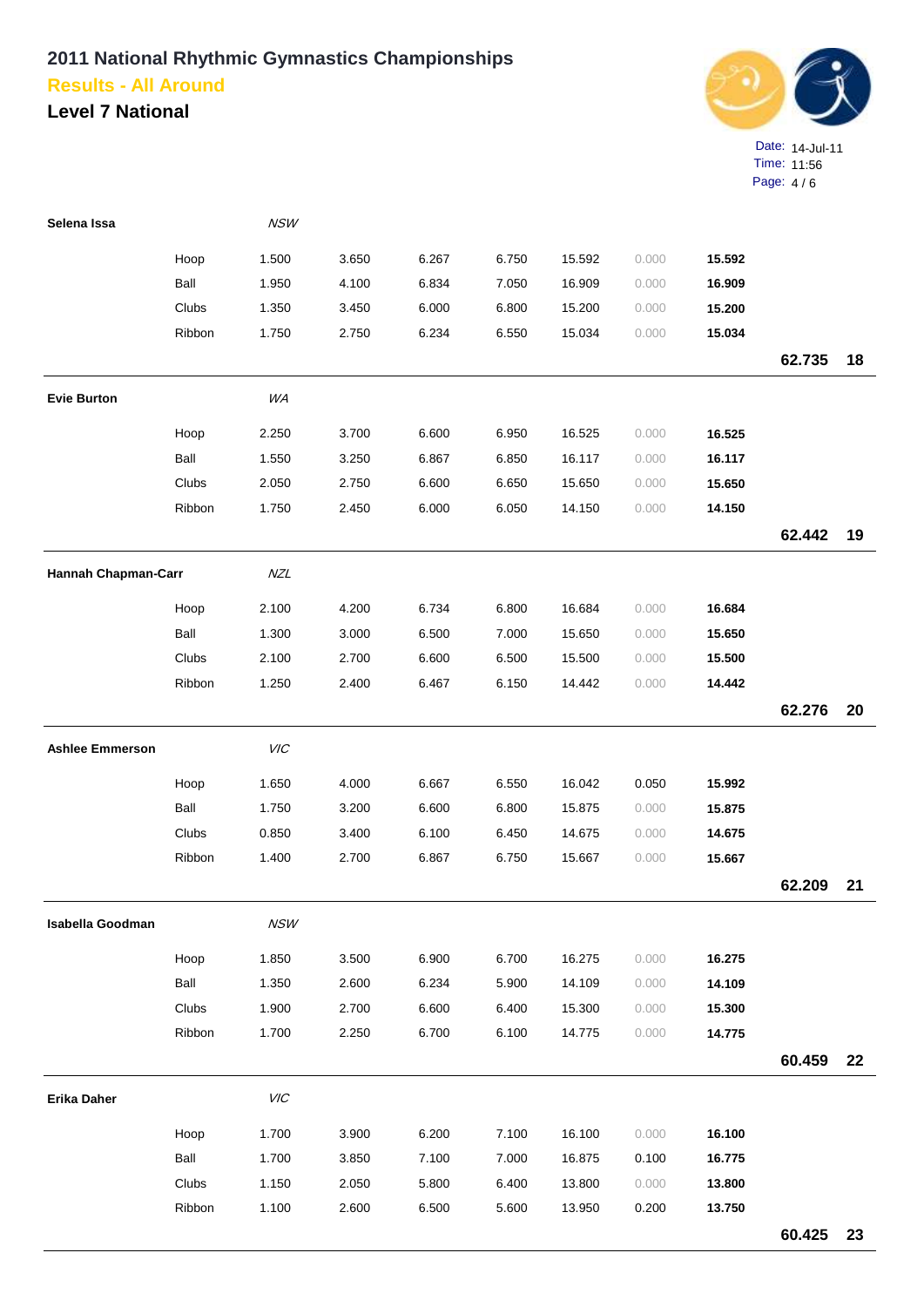

| <b>Amelia Loney</b>      |        | WA          |       |       |       |        |       |        |        |    |
|--------------------------|--------|-------------|-------|-------|-------|--------|-------|--------|--------|----|
|                          | Hoop   | 2.300       | 3.850 | 6.167 | 6.500 | 15.742 | 0.000 | 15.742 |        |    |
|                          | Ball   | 1.800       | 3.350 | 6.667 | 6.500 | 15.742 | 0.000 | 15.742 |        |    |
|                          | Clubs  | 2.200       | 2.550 | 6.134 | 6.300 | 14.809 | 0.000 | 14.809 |        |    |
|                          | Ribbon | 1.400       | 2.700 | 5.934 | 6.150 | 14.134 | 0.100 | 14.034 |        |    |
|                          |        |             |       |       |       |        |       |        | 60.327 | 24 |
| <b>Natalie Watt</b>      |        | <b>VIC</b>  |       |       |       |        |       |        |        |    |
|                          | Hoop   | 1.550       | 3.850 | 6.200 | 6.100 | 15.000 | 0.200 | 14.800 |        |    |
|                          | Ball   | 1.600       | 2.850 | 6.700 | 6.800 | 15.725 | 0.000 | 15.725 |        |    |
|                          | Clubs  | 1.850       | 2.450 | 6.367 | 6.400 | 14.917 | 0.000 | 14.917 |        |    |
|                          | Ribbon | 1.100       | 1.700 | 6.867 | 6.500 | 14.767 | 0.000 | 14.767 |        |    |
|                          |        |             |       |       |       |        |       |        | 60.209 | 25 |
| <b>Katelyn McCaffety</b> |        | WA          |       |       |       |        |       |        |        |    |
|                          | Hoop   | 1.650       | 3.050 | 6.367 | 6.700 | 15.417 | 0.000 | 15.417 |        |    |
|                          | Ball   | 1.350       | 3.450 | 6.500 | 6.500 | 15.400 | 0.000 | 15.400 |        |    |
|                          | Clubs  | 1.450       | 2.050 | 5.567 | 6.300 | 13.617 | 0.050 | 13.567 |        |    |
|                          | Ribbon | 1.200       | 2.550 | 6.400 | 6.300 | 14.575 | 0.000 | 14.575 |        |    |
|                          |        |             |       |       |       |        |       |        | 58.959 | 26 |
| <b>Leanna Williams</b>   |        | WA          |       |       |       |        |       |        |        |    |
|                          | Hoop   | 1.300       | 3.450 | 6.200 | 6.450 | 15.025 | 0.000 | 15.025 |        |    |
|                          | Ball   | 1.250       | 2.550 | 6.167 | 6.200 | 14.267 | 0.000 | 14.267 |        |    |
|                          | Clubs  | 1.150       | 2.700 | 6.100 | 6.400 | 14.425 | 0.000 | 14.425 |        |    |
|                          | Ribbon | 1.050       | 3.500 | 6.167 | 6.550 | 14.992 | 0.050 | 14.942 |        |    |
|                          |        |             |       |       |       |        |       |        | 58.659 | 27 |
| <b>Ashleigh Law</b>      |        | ${\cal SA}$ |       |       |       |        |       |        |        |    |
|                          | Hoop   | 1.650       | 4.200 | 6.134 | 7.050 | 16.109 | 0.000 | 16.109 |        |    |
|                          | Ball   | 1.100       | 2.300 | 6.467 | 5.600 | 13.767 | 0.000 | 13.767 |        |    |
|                          | Clubs  | 1.700       | 2.950 | 5.967 | 6.400 | 14.692 | 0.000 | 14.692 |        |    |
|                          | Ribbon | 1.050       | 2.300 | 5.700 | 6.050 | 13.425 | 0.000 | 13.425 |        |    |
|                          |        |             |       |       |       |        |       |        | 57.993 | 28 |
| <b>Millie Leaver</b>     |        | VIC         |       |       |       |        |       |        |        |    |
|                          | Hoop   | 0.950       | 2.700 | 5.767 | 6.500 | 14.092 | 0.000 | 14.092 |        |    |
|                          | Ball   | 1.050       | 2.950 | 5.967 | 6.750 | 14.717 | 0.000 | 14.717 |        |    |
|                          | Clubs  | 1.000       | 2.300 | 6.100 | 6.250 | 14.000 | 0.000 | 14.000 |        |    |
|                          | Ribbon | 0.900       | 2.700 | 6.434 | 6.450 | 14.684 | 0.000 | 14.684 |        |    |
|                          |        |             |       |       |       |        |       |        | 57.493 | 29 |